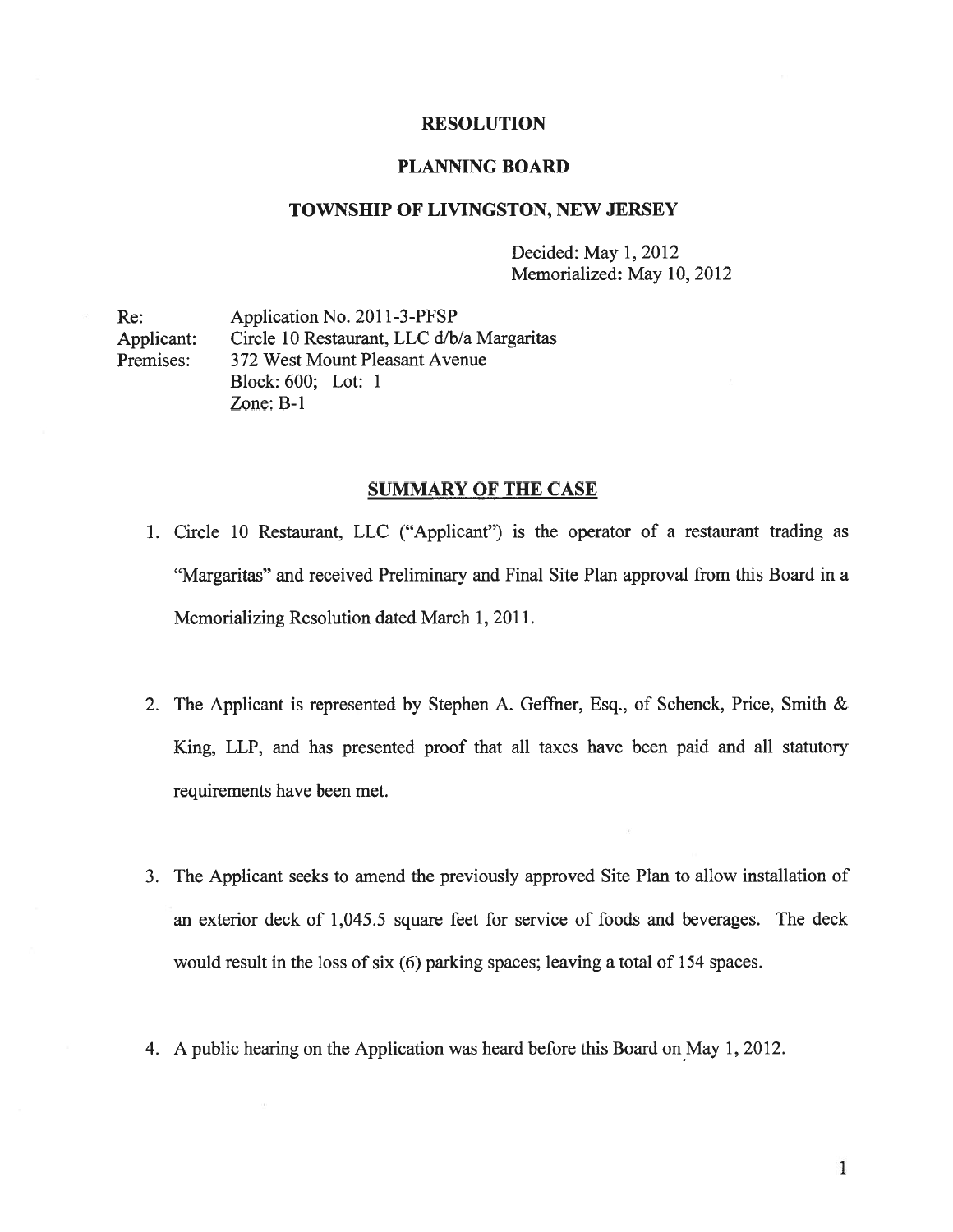5. The Board has heard and considered the testimony presented and has reviewed the evidence and documents, revised through April 24, 2012, submitted by the Applicant. No objectors were present.

### CONCLUSIONS & FINDINGS OF FACTS

- 1. On March 1, 2011, the Board adopted <sup>a</sup> Memorializing Resolution granting Preliminary and Final Site Plan approval for the subject premises. Except as modified herein, said Resolution and all of its conditions continue in full force and effect.
- 2. The Board finds that the Application meets the requirements for Preliminary and Final Site Plan approval subject to terms and conditions set forth herein.
- 3. The Applicant proposes to construct <sup>a</sup> permanen<sup>t</sup> outdoor deck to provide additional customer seating. The Township's Temporary Outdoor Seating Ordinance (Code § 170- 92.1) does not apply to permanen<sup>t</sup> structures.
- 4. The Applicant presented the testimony of John A. Buchholz, the architect who designed the proposed deck addition. Upon completion, the deck would cause the loss of six (6) parking spaces; leaving <sup>a</sup> total of 154 spaces. Indoor seating would be reduced from 268 to 262. The deck would have <sup>a</sup> capacity of 72 seats under IBC standards. Total seating would then be 334. IBC requires 112 parking spaces. However, utilizing 56 seats on the deck, as shown on Applicant's drawings and proposed by Applicant in the hearing, there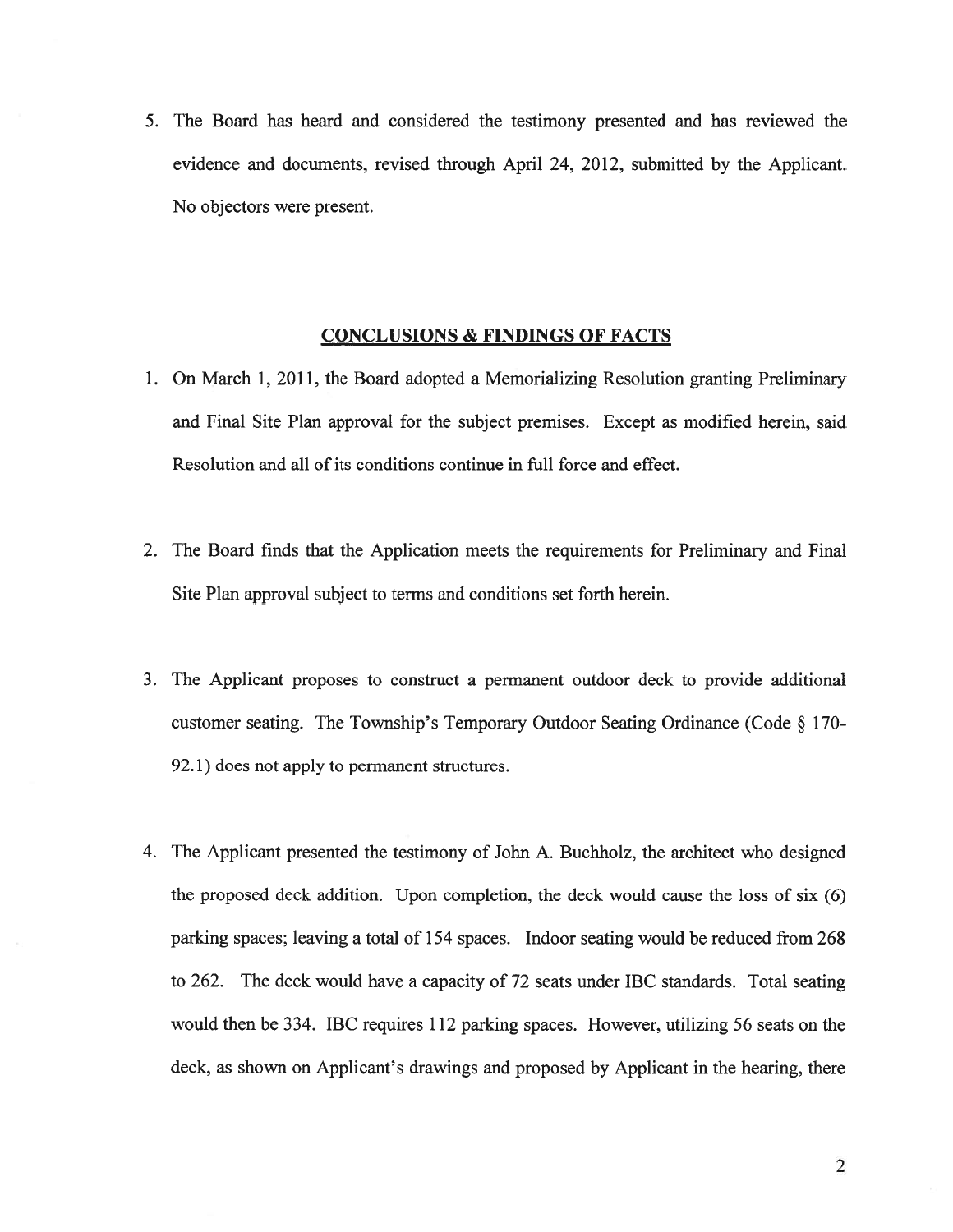will be <sup>a</sup> total of <sup>318</sup> seats. Under the Township Code, <sup>107</sup> parking spaces would be required. The spaces provided will exceed the requirement of the Code by 47 spaces.

- 5. There will be two doorways from the interior to the deck. The primary access will be through double doors from the interior bar area. <sup>A</sup> single door will provide more direct access from the interior to <sup>a</sup> stairway from the deck down to the sidewalk at grade level. That will replace an existing emergency exit stair from the interior. Handicapped access to the deck will be from through the interior by way of the access provided at the front entrance. Wood pergolas on the side of the building will be moved outward to the edge of the new deck. The deck will be built over the existing sidewalk. New sidewalks will surround the deck. The deck will be open to the sky excep<sup>t</sup> for decorative beams above it. Bollards will protect the deck from automobiles. The deck will have the same stone finish and cedar siding as on the existing building.
- 6. The deck will operate during the same hours as the restaurant. If umbrellas are used, they will not have any signage on them.
- 7. The restaurant sign on that façade of the building will be moved to the left of its presen<sup>t</sup> location to avoid obstruction by the deck structure. The deck will have 20-watt LED down lights both for the deck itself and for the adjacent sidewalk. Dimmable string LED lights between the rafters and columns of the deck will be installed for mood lighting.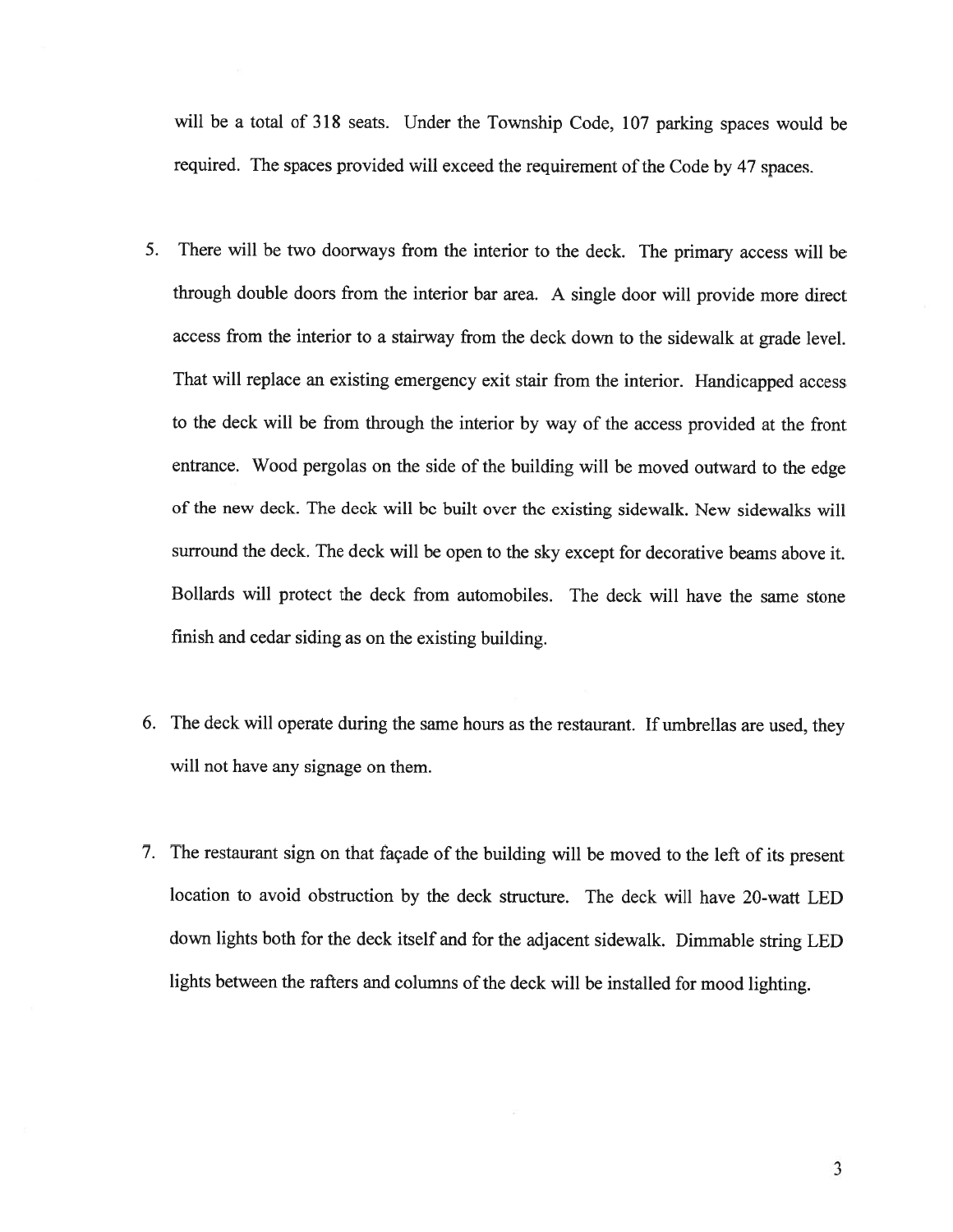- 8. The elevation of the deck will be  $\frac{1}{2}$ -inch lower than the existing restaurant floor, but that difference will not impede handicap access. The deck will be 212-feet from the lot line of the nearest residential property. There will be no change to the existing grades.
- 9. Parking in the two front yards is <sup>a</sup> continuing non-conforming condition; however the non-conformity will be reduced by removal of 6 parking spaces.
- 10. The existing front yard setback from Eisenhower Parkway will reduced by 25.5 feet when the deck is constructed; but will still exceed the 15 feet required by Township Code  $\S$  170-108.C(2)(a).
- 11. All requirements and conditions of the Board's Resolution of March 1, 2011 will continue in full force and effect.
- 12. The Board determined that no variances are required for the approval of the Application. No members of the public appeared either in support of or opposition to the Application.
- 13. The Board finds that the statutory and code requirements for approval of <sup>a</sup> Preliminary and Final Site Plan Application have been met by the Applicant.

NOW, THEREFORE, BE IT RESOLVED, by the Planning Board of the Township of Livingston, having duly considered the evidence and testimony presented and having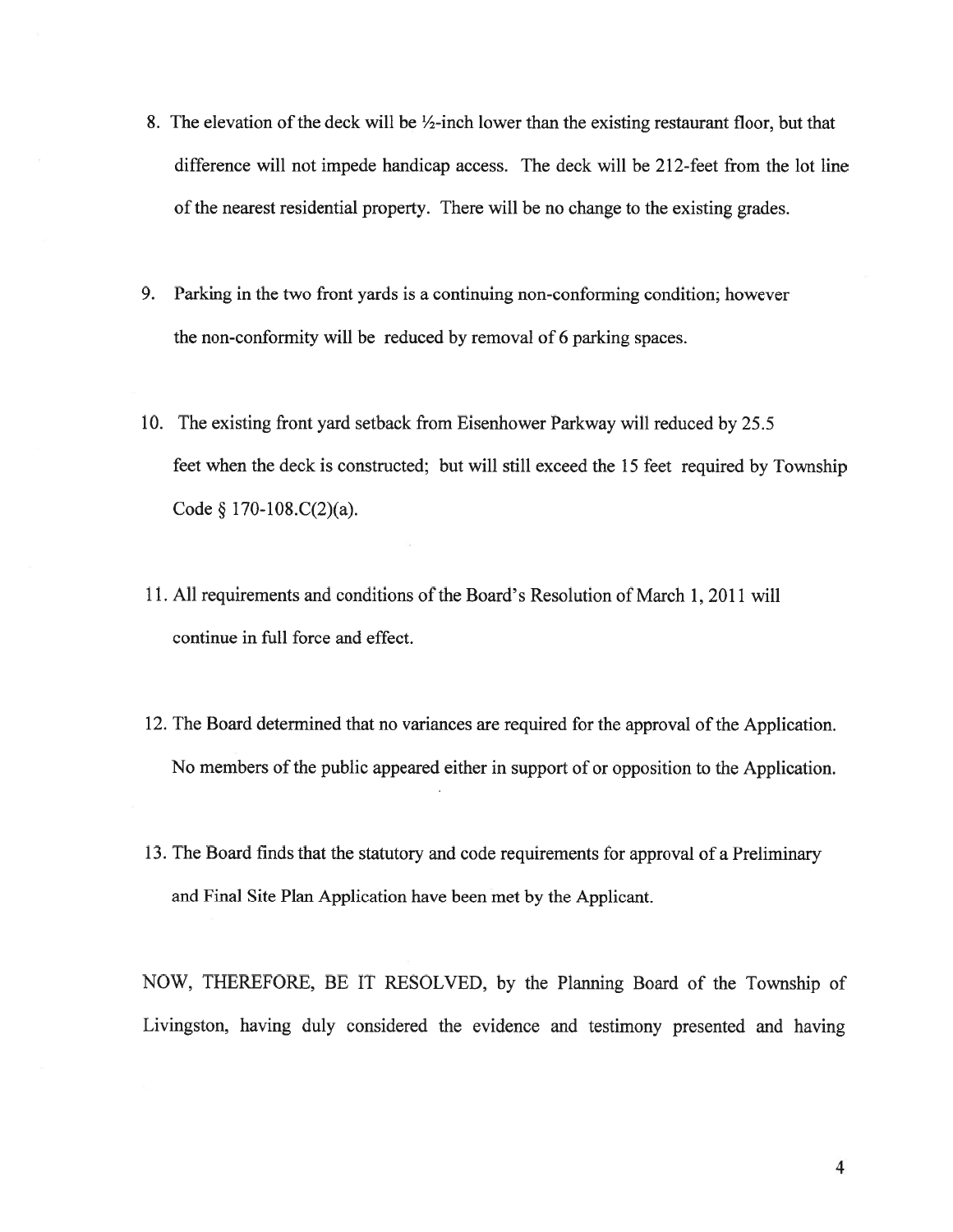previously adopted <sup>a</sup> Memorializing Resolution on March 1, <sup>2011</sup> approving the original application, the Board concludes as follows:

- 1. The Board hereby approves this Application to add deck of 1,045.5 square feet to the northwesterly section of the existing building, in accordance with the revised plans and drawings submitted and as stated on the record
- 2. The approvals herein are subject to the following conditions agreed to on the record:
	- A. Applicant shall correct the site plan to show the setback of the deck from the Eisenhower Parkway right-of-way line.
	- B. All the provisions, terms and conditions of the Resolution dated March 1, <sup>2011</sup> shall remain in full force and effect except as may be expressly modified herein.
	- C. Model Conditions of Approval (As Amended through December 20, 2011) Nos. 3, 6, 8, 10, 11, 13, <sup>18</sup> and <sup>19</sup> attached hereto are hereby incorporated herein.

NOW, THEREFORE, for the reasons set forth herein and as stated on the record by the Members of the Planning Board of the Township of Livingston, it is resolved that the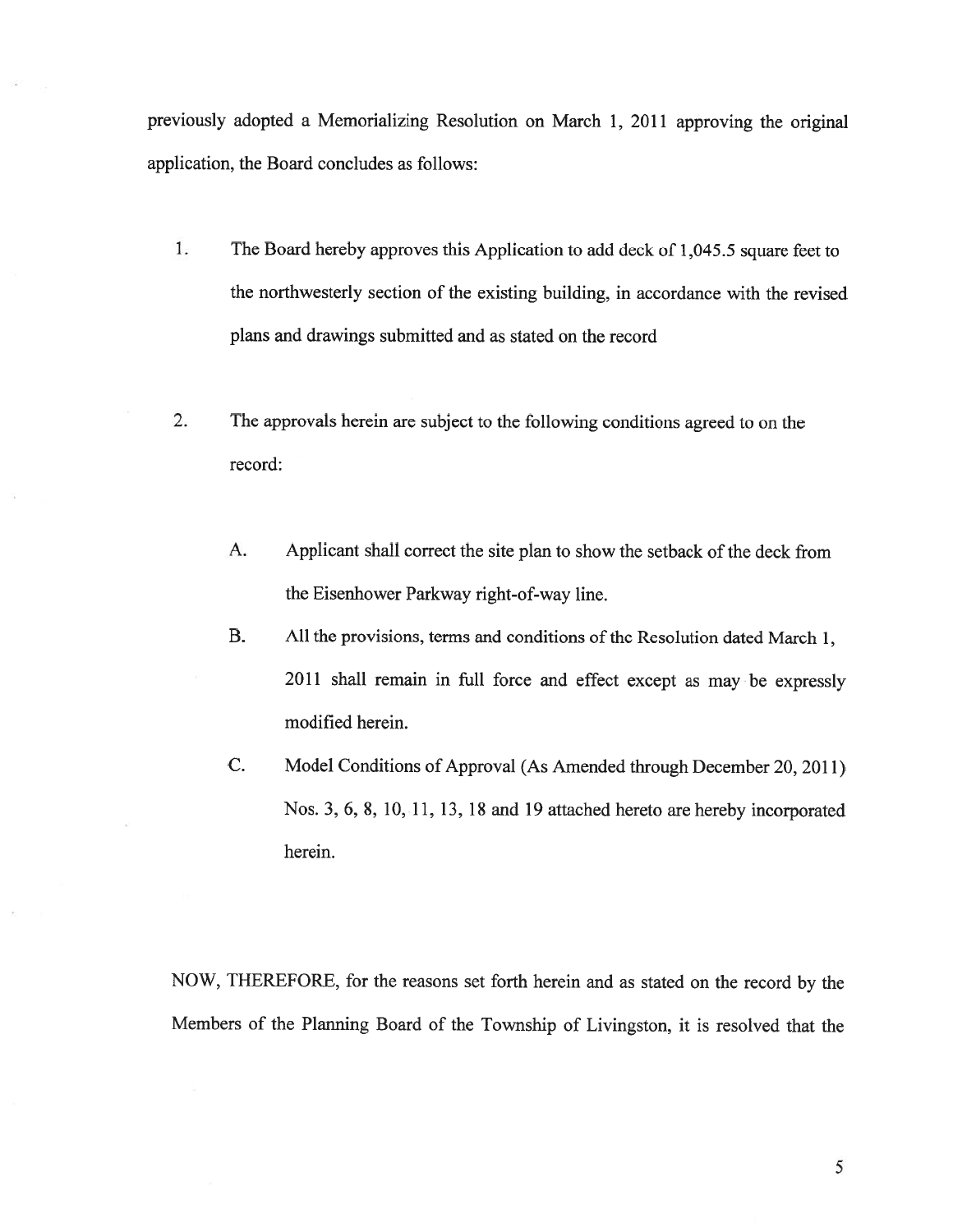Application for Preliminary and Final Site Plan approva<sup>l</sup> be and hereby is granted and approved subject to the terms and conditions set forth herein.

This Resolution is a memorialization of the decision of the Livingston Planning Board made on May 1, 2012 wherein Board Members Anthony, Dinar, Kalishman, Klein, Kimmel, Leopold, Ratner, and Alternate No, <sup>2</sup> Wishnew (in <sup>p</sup>lace and stead of absent Member Meade), voted in accordance with the action memorialized herein; the remaining Members being absent or ineligible to vote.

Peter M. Klein, Chairman

<sup>I</sup> hereby certify this to be <sup>a</sup> true and accurate copy of the Resolution adopted by the Planning Board of the Township of Livingston on this  $10<sup>th</sup>$  day of May, 2012.

5/0mlstele

lackie Coombs-Hollis, Secretary

# PLANNTNG BOARD, TOWNSHIP OF LIVINGSTON

Model Conditions of Approval (As Amended through December 20, 2011)

Every application turns on its own facts and is judged on its own merits. Listed below are models of conditions which may be considered "standard". A standard can be tailored to specific circumstances, and may not always apply. Other or additional conditions may be tailored for any application.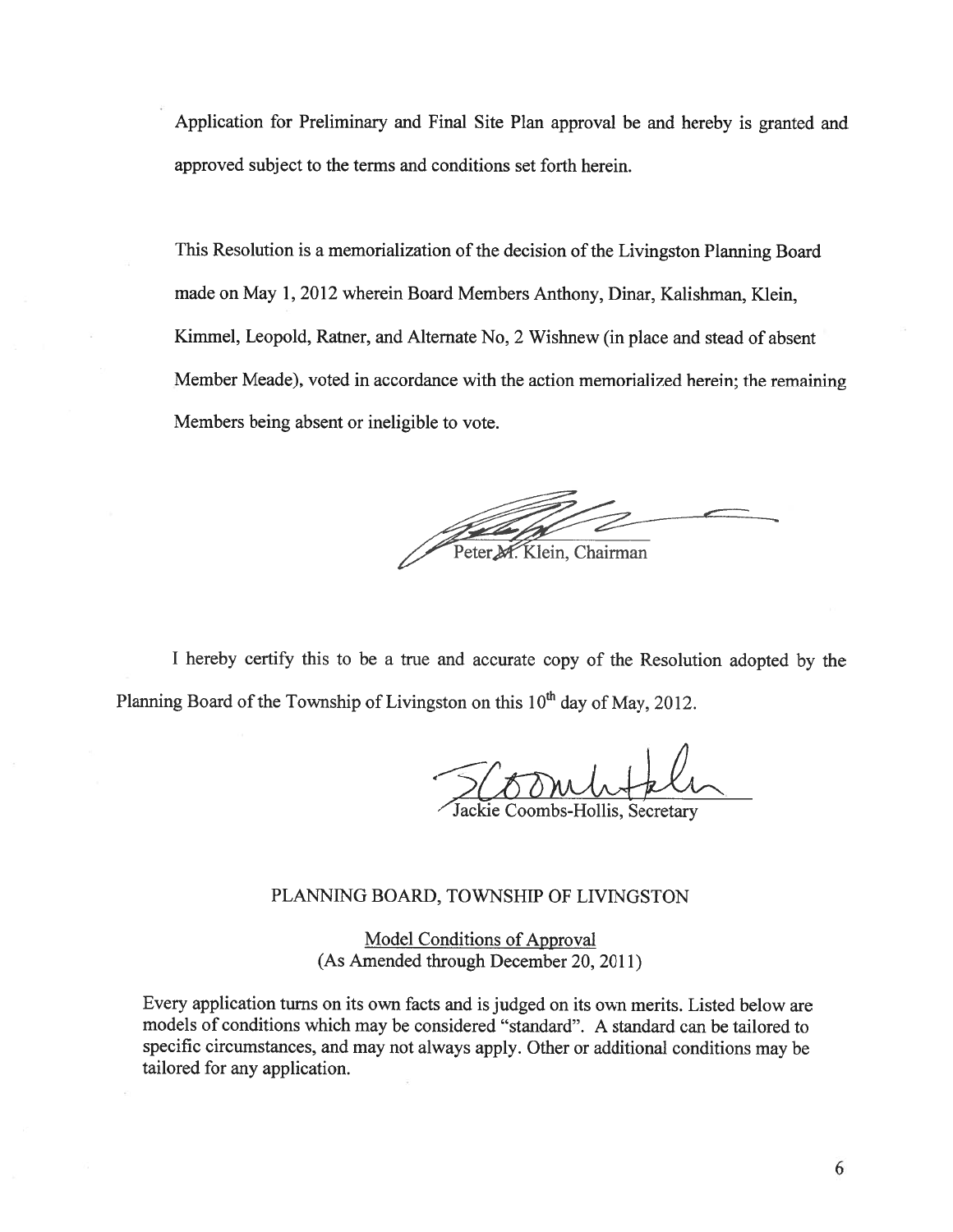## 1. Architecture

- a. Rooftop ancillary structures and equipment (other than alternative small energy systems and communications equipment) shall be screened by material compatible with the exterior finish of the building and matching the exterior color of the building as closely as possible.
- b. Enclosures of trash bins, recycling bins or dumpsters shall be of the same type of materials and the same color as the exterior finish of the building.

# 2. Blasting

In the event that blasting be necessary on the Site, the following conditions shall apply in addition to all requirements of federal law or regulations:

- a. All blasting operations shall be performed in strict compliance with N.J.S.A. 21:1A-128 et seq. and N.J.A.C. 12:190-1.1 et seq., or superseding requirements.
- b. A pre-blast inspection of all structures on all properties adjacent to the Site or within 200 feet of the intended blasting location (whichever is the greater distance) shall be conducted at Applicant's expense. It shall be conducted no more than 60, nor less than 30, days before blasting commences. A written repor<sup>t</sup> of the inspection results shall be provided to the owner of each structure inspected within 10 days after completion of the inspection.
- c. Blasting shall occur only between 10:00 a.m. and 3:00 p.m. on Monday through Friday. Blasting during other hours may be permitted, temporarily, by the Township Engineer upon his finding that <sup>a</sup> condition constituting an emergency exists and necessitates such permission.
- d. Applicant shall coordinate all blasting with the Livingston Police and Fire Departments. If traffic control is required, it shall be provided at Applicant's expense.
- e. Applicant shall give the Township Engineer, the Chief of Police, the Fire Chief, and all owners of structures required to be inspected under "b" above, written notice of scheduled blasting operations to be received not less than 20 days, nor more than 40 days, prior to their commencement. If scheduled blasting operations are delayed or suspended they shall not be resumed until new notice has been given and received. All notices shall include the name and telephone number of Applicant's representative for purposes of receiving and responding to questions and comments.
- f. These conditions do not supersede any requirements of law or regulation that are more strict or restrictive.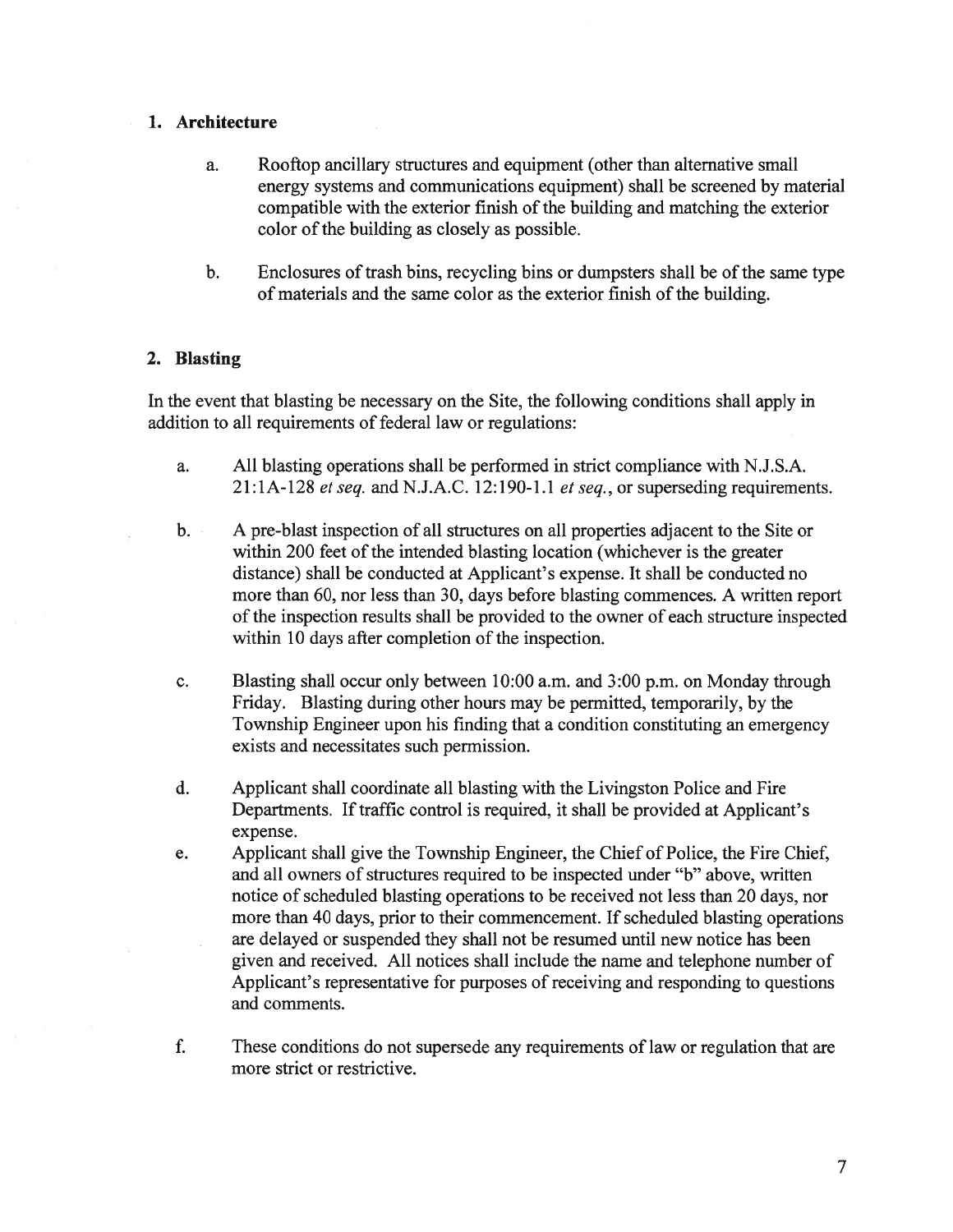## 3. Cleanliness During Demolition or Construction

- a. At the close of each work day the Site shall be thoroughly cleaned and all trash and construction debris, including that within buildings under construction, shall be placed in covered dumpsters. Dumpsters shall be removed from the Site, and replaced, before they overflow.
- b. Not less often than weekly, and whenever else required by the Construction Official or the Township Engineer, the public streets adjacent to the Site shall be manually or mechanically broom swep<sup>t</sup> to remove dirt, mud or debris originating from the Site and located within 500 feet of the Site.
- c. Dust suppression methods acceptable to the Construction Official and the Township Engineer shall be utilized on the Site.

# 4. Deeds & Easements

- a. All conditions of approval that are continuing conditions shall be set forth within all deeds executed with regard to the Site.
- b. All deeds, easements, dedications or restrictions required by this approva<sup>l</sup> shall be subject to review and approva<sup>l</sup> by the Board Attorney prior to signing and shall be filed for recordation after such approval. The Applicant shall submit proo<sup>f</sup> of such recordation to the Board Secretary, the Township Engineer and the Construction Official prior to the issuance of any permits.

# 5. Detention Basins

- a. Stormwater managemen<sup>t</sup> basins shall be established on lots created for that purpose only. No structures that are not an approved part of the stormwater managemen<sup>t</sup> system shall be erected on any such lot. Such basins, together with their required landscaping and fencing, shall be completed, and shall have been inspected and approved by the Township Engineer, prior to issuance of the first Certificate of Occupancy.
- b. If the approval of the Application calls for title to such a lot to be transferred to the Township; at such time as the Township accepts any new streets or roads on the Site, title to the lot shall be conveye<sup>d</sup> to the Township provided that the Township Engineer is then satisfied that the basin has been constructed in full compliance with all applicable requirements. The deed conveying such title shall be subject to prior approva<sup>l</sup> by both the Board Attorney and the Township Attorney.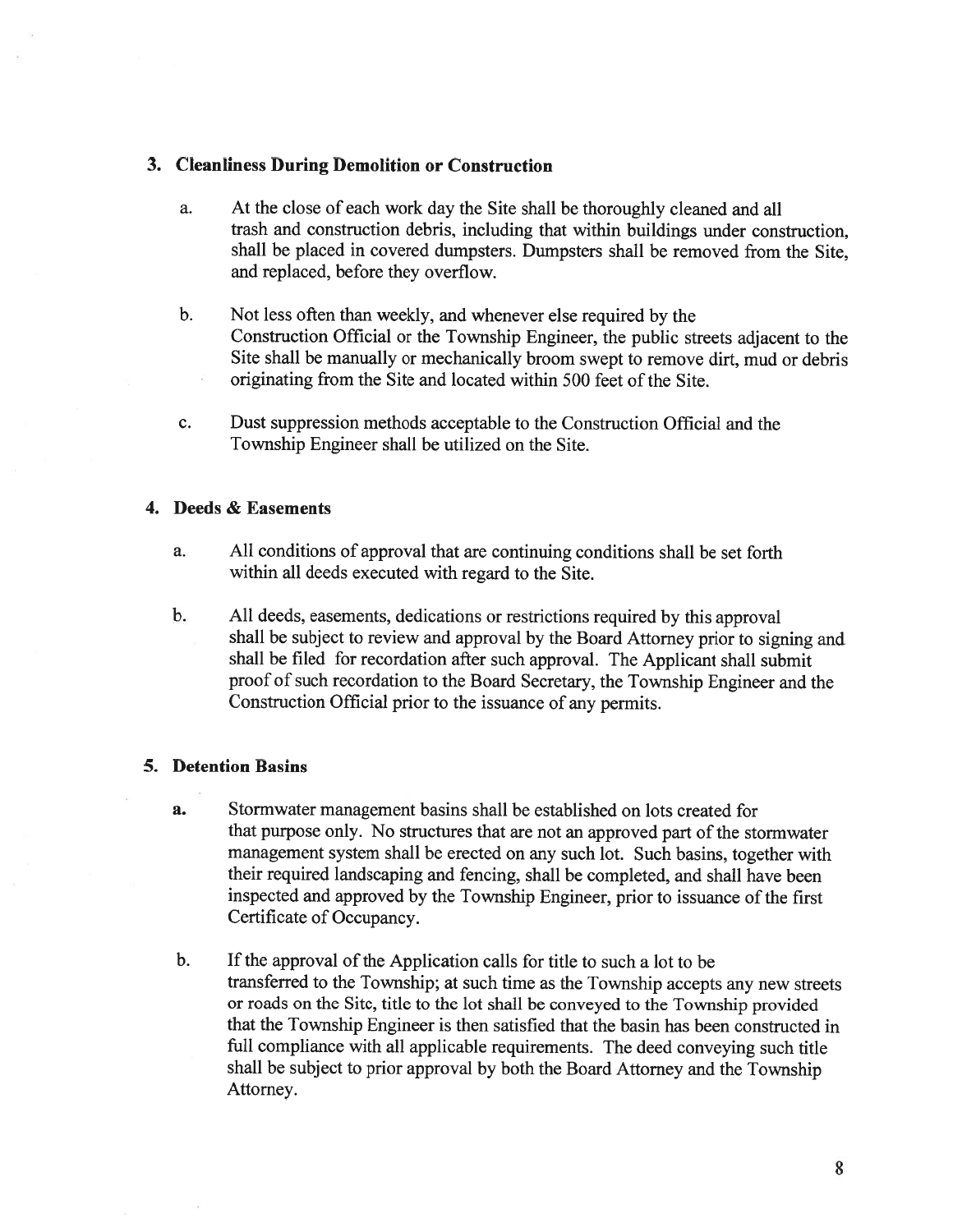- c. A maintenance plan meeting the requirements of the Residential Site Improvement Standards or the Township's Stormwater Control Ordinance, or both, as applicable, shall be prepared by Applicant and shall have received the approval of the Township Engineer prior to issuance of any construction permit. Any future revisions to the maintenance plan shall not become effective until the Township Engineer's approval shall have been obtained.
- d. Unless maintenance of the basin is assumed by the Township or a public agency as its direct responsibility, (1) the maintenance <sup>p</sup>lan and any future revisions of it shall be recorded upon the deed of record for the property in terms approve<sup>d</sup> in advance by both the Board Attorney and the Township Attorney; and, (2) the Applicant shall provide <sup>a</sup> performance bond for such maintenance, including landscaping and cleanliness.

## 6. Final Plans

Prior to the issuance of any Township permit for demolition of any structure, preparation of the Site, or construction of any improvement:

> a. The full text of all of the conditions of this approval, and all <sup>p</sup>lan changes agreed to in the course of the hearing, shall be set out on final <sup>p</sup>lans submitted to the Construction Official, the Township Engineer and the Board Secretary; and

b. Such final <sup>p</sup>lans shall have been reviewed by the Board Secretary or the Board's Planning Consultant for determination of whether the <sup>p</sup>lans conform to the Board's approvals and shall then have been signed by the Board Chairman, the Board Secretary and the Township Engineer.

#### 7. Flood Hazards

- a. Insert on the final site plan and/or subdivision map <sup>a</sup> metes and bounds description of all flood hazard areas located on the Site.
- b. Insert in all deeds for individual lots that contain or are adjacent to flood hazard areas, and on the preliminary and final subdivision maps or <sup>p</sup>lats, the following covenant: "The lands designated herein contain flood hazard areas. There shall be no disturbance of any kind as to any flood hazard area unless permitted by N.J.D.E.P. pursuan<sup>t</sup> to the Flood Hazard Control Act, N.J.S.A. 58:16A-50 *et. seq.* or superseding requirements."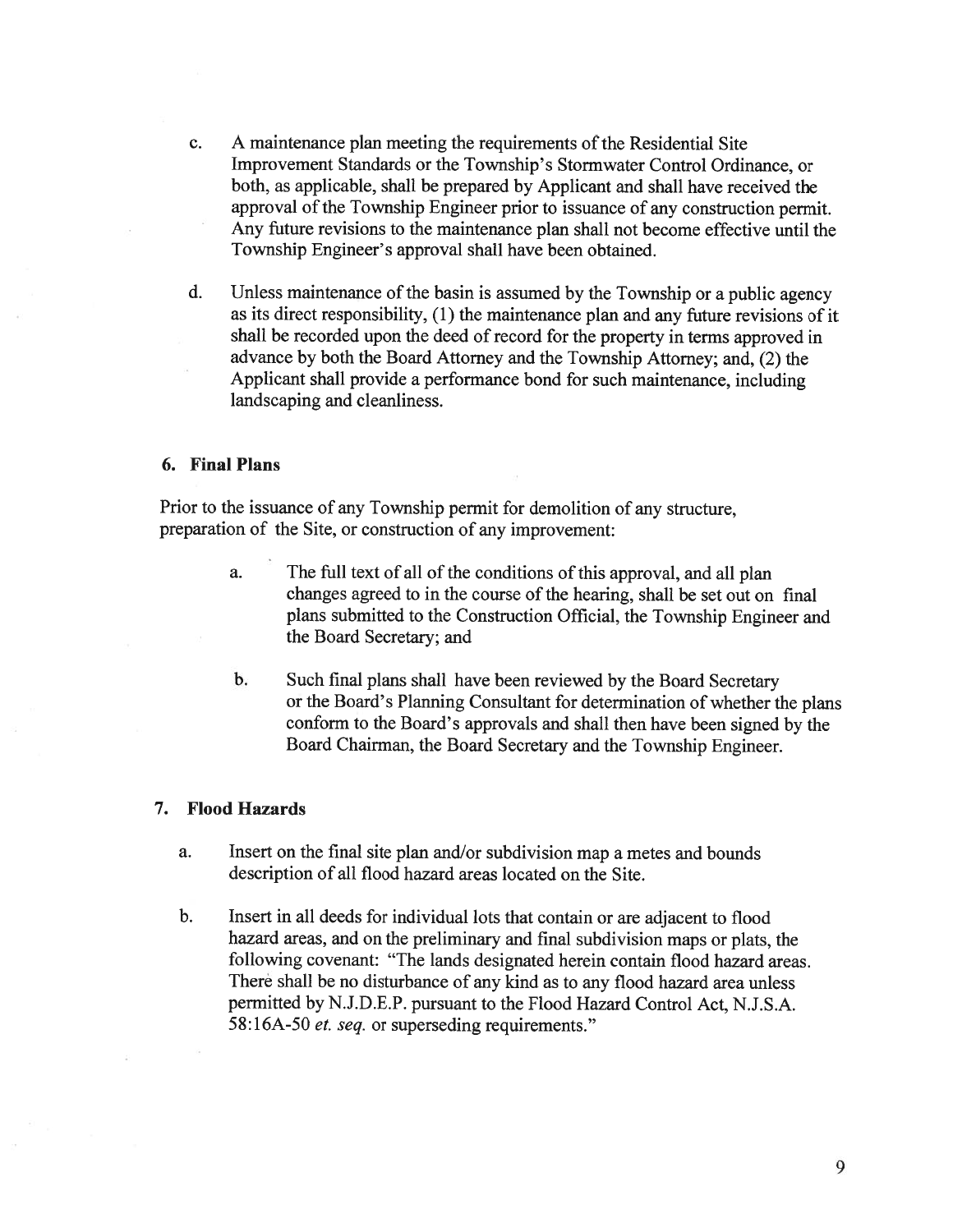### 8. Guarantees and Bonds

- a. The approval of this Application is subject to the posting, with terms acceptable to the Township Engineer, of any and all required performance guarantees, bonds, soil erosion and sediment control approvals, and any other requirements of Township ordinances prior to the issuance of any permits for commencement of site preparation or construction.
- b. This approval is also conditioned upon the Applicant's providing, prior to issuance ofthe first Certificate of Occupancy, <sup>a</sup> performance guarantee acceptable to the Township Engineer for any aspects of the approved landscaping or fencing that has not been completed by the time of issuance of such certificate.

### 9. Landscaping & Environmental Protection

- a. All deciduous trees planted shall have <sup>a</sup> caliper of not less than 2.5 inches measured at <sup>a</sup> height of 4.5 feet above ground level. All evergreen trees planted shall have <sup>a</sup> height of 6.0 to 8.0 feet.
- b. Street shade trees shall be <sup>p</sup>lanted as required by Township Code § 170-72 and shall not be included in the calculation of Replacement Trees required by the Trees Ordinance.
- c. Any tree or other planting installed in accordance with the plans which dies shall be replaced, within the current or next planting season, in kind and at the same size as it had reached at the time of death; except that if it died more than three years after planting its replacement need not be larger than the size it had reached three years after planting. The same replacement requirements shall apply to any tree or other planting installed in accordance with the plans if subsequently removed because of damage or disease.
- d. No tree existing on the Site at the time of filing of the application shall be removed unless removal is approved under the Trees Ordinance or by this Board. Every existing tree to be preserved shall be tagged and shall be shown on the Site Plan or Subdivision Plan. During site preparation and during construction, each such tree shall be protected by snow fencing or <sup>a</sup> more substantial means approved by the Construction Official. No soils, excavated materials, or any construction equipment or building materials, shall be stored or operated within <sup>a</sup> root protection zone that shall be the greater distance of (i) the crown drip line, or (ii) <sup>a</sup> distance equal to caliper multiplied by one (1) foot, (but never less than eight (8) feet from the trunk of <sup>a</sup> tree to be preserved), or anywhere else where such soil or materials can adversely affect the health of trees to be preserved. All work done within the root protection zone shall be accomplished with hand tools.
- e. The grade of land located within the root protection zone shall not be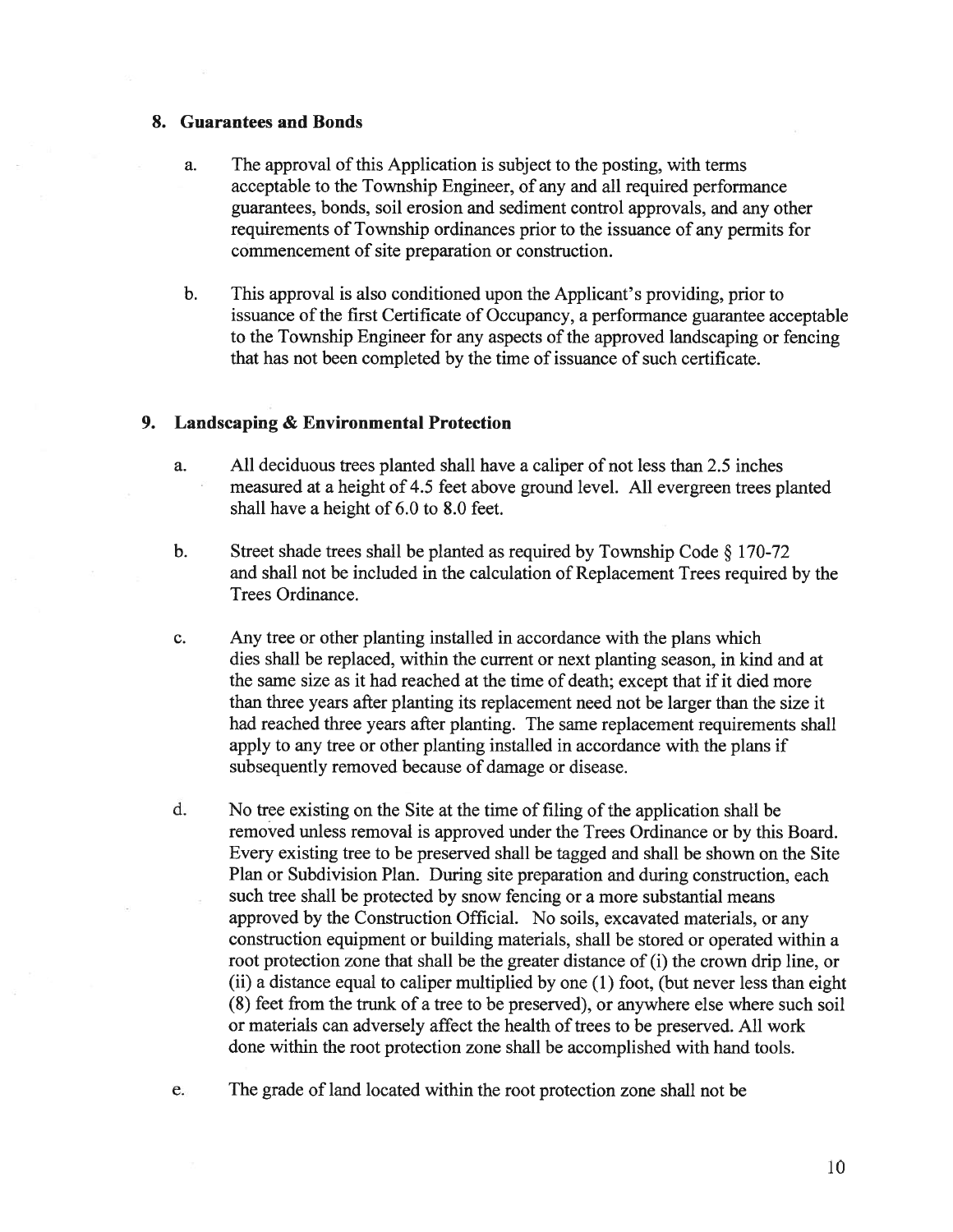raised or lowered more than three (3) inches unless compensated for by welling or retaining wall methods; but in no event shall welling or retaining walls be installed less than eight (8) feet from the trunk of <sup>a</sup> tree.

- f. During site preparation or construction, no fuel storage, and no refueling, maintenance, repair or washdown of construction vehicles or equipment, shall occur within fifty (50) feet of any tree to be preserved.
- g. Any provision of the Trees Ordinance, Chapter 306 of the Code of the Township of Livingston, that establishes <sup>a</sup> conflicting standard or requirement shall control.
- h. No mulch shall be placed, or allowed to accumulate, within six inches of the trunk of any tree or shrub <sup>p</sup>lanted on the Site in compliance with this resolution. Mulch shall not be applied, or allowed to accumulate, elsewhere within the drip line of the tree or shrub to <sup>a</sup> depth in excess of four inches.

## 10. Noise

- a. No site preparation, demolition or construction activity shall be performed on the Site on Sundays, or before 7:30 a.m. or after 5:00 p.m. on weekdays, or before 9:00 a.m. or after 5:00 p.m. on Saturdays or federal holidays.
- b. All vehicles and motorized machinery operated on the Site shall be equipped with properly operating mufflers.
- c. No site preparation, demolition or construction activity (other than authorized blasting) shall produce, at the property line, (i) continuous airborne sound at <sup>a</sup> sound level in excess of 65 dBa, or which has an octave band sound pressure level in decibels which exceeds the standards provided in <sup>32</sup> N.J.R. <sup>2230</sup> et. seq., or (ii) impulsive sound in air which has <sup>a</sup> pea<sup>k</sup> sound pressure level in excess of <sup>80</sup> decibels, or (iii) impulsive sound in air which repeats more than four times in any hour and has <sup>a</sup> pea<sup>k</sup> sound pressure level in excess of 50 decibels.
- d. Relief from these noise conditions may be permitted, temporarily, by the Township Engineer upon his finding that <sup>a</sup> circumstance constituting an emergency exists and necessitates such permission.

# 11. Other Governmental Approvals

a. Applicant shall comply with all applicable Federal, State and local laws and regulations and obtain any other governmental approvals required for implementation of this application as approved. If any other governmental agency or authority grants <sup>a</sup> waiver of or variance from any law, rule or regulation, or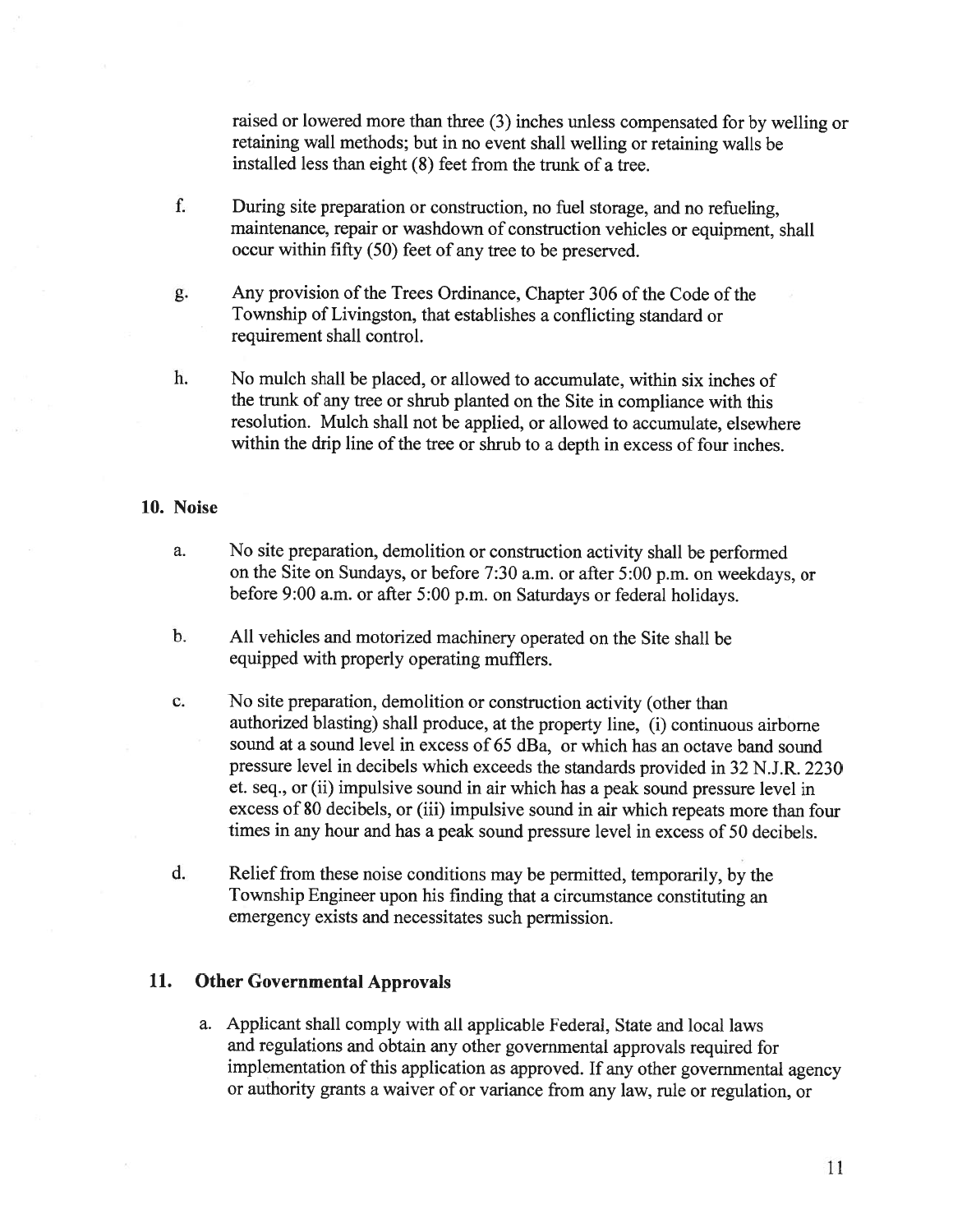imposes any condition or requirement, which affects this approva<sup>l</sup> or any of the conditions contained herein, then this Board shall have the right to review such action as it relates to this Board's approva<sup>l</sup> or conditions and to modify, amend or revoke its approval and/or conditions.

b. No Township permit for demolition of any structure, or preparation of the Site or construction of any improvement shall be issued until proo<sup>f</sup> of reques<sup>t</sup> for such required approvals and any action thereupon, shall have been presented to the Construction Official and the Board Secretary by the Applicant.

## 12. Paving and Sidewalks

- a. Applicant shall install the top course of Street paving:
	- (1) For residential development not later than the earlier of three (3) years after the issuance of the first Certificate of Occupancy or three (3) months after fifty percen<sup>t</sup> (50%) of residential units have received Certificates of Occupancy.
	- (2) For non-residential or mixed-use development, prior to issuance of the first Certificate of Occupancy.
- b. All manholes, catch basins, and driveway curbs shall be ramped until the top course of street paving has been installed.
- c. All sidewalks shall be constructed of concrete or of non-asphalt payers and shall be not less than four feet wide in <sup>a</sup> residence district or five feet wide in the Business Improvement District. Existing sidewalks that do not meet prior Township Code requirements shall be replaced to the standard for the new sidewalks.

### 13. Signs

The Board retains jurisdiction over any and all signs until the final Certificate of Occupancy has been issued.

#### 14. Traffic and Parking Safety and Enforcement

a. At the time of applying for <sup>a</sup> building permit the Applicant shall submit proof of having filed <sup>a</sup> written reques<sup>t</sup> pursuan<sup>t</sup> to, and in accordance with, N.J.S.A. 39:5A-1, requesting that N.J.S.A. 39:1-1 et seq. be made applicable to the roads, streets, driveways, parking areas, etc. within the Site. The Applicant

12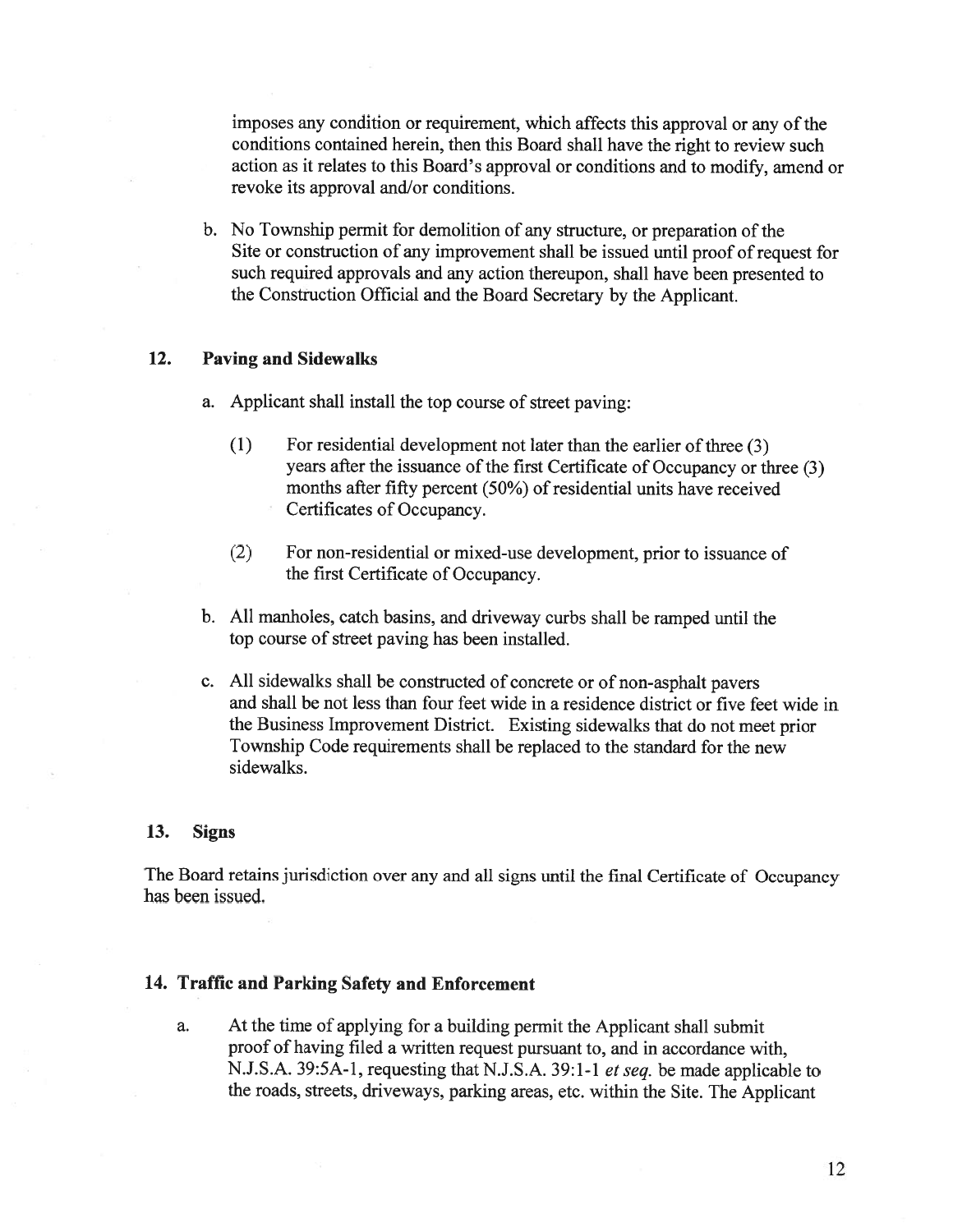shall provide proof of the governmental action on such reques<sup>t</sup> to the Construction Official prior to issuance of the final Certificate of Occupancy.

- b. Lines of sight established for entrance and exit driveways of the Site shall be shown on the as-built site plans, and no structures, trees or plants that would interfere with such lines of sight shall be permitted at any time.
- c. All traffic and parking provisions in the approved site plans or otherwise required by the Board's resolution shall be accomplished prior to issuance of the first Certificate of Occupancy.
- d. The Applicant shall comply with State law and applicable Township ordinances regarding handicapped parking and shall maintain such spaces and all the traffic and parking signage and markings on the Site in good order and repair.

## 15. Utilities for Site Plans and Major Subdivisions

Applicant shall construct all utilities underground as required by law, and shall submit to the Engineering Department <sup>a</sup> written instrument from each serving utility evidencing full compliance with this condition and with Township Code §l70-73.A.(17) before issuance of any Certificate of Occupancy.

#### 16. Wetlands

- a. Applicant shall insert on the final subdivision map and/or site plan <sup>a</sup> metes and bounds description of all wetlands, wetlands transition areas, and buffers on the Site.
- b. Where applicable, each deed for <sup>a</sup> lot, and the subdivision plat, shall contain the following language: "The lands designated herein contain wetlands and wetlands transition areas. There shall be no disturbance of any kind as to any wetlands or wetlands transition areas unless permitted by N.J.D.E.P. pursuan<sup>t</sup> to law, and Best Management Practices (as defined in N.J.A.C. 7:7A- 1.4 or superseding requirements) for prevention or reduction of adverse impacts upon or pollution of wetlands, wetlands transition areas and buffers shall be followed at all times. This restrictive covenant shall run with the land and be binding upon the grantees, their heirs and successors and assigns."

## 17. Developer's Agreement

Prior to issuance of any permit for demolition, site preparation, or construction, the Applicant shall have entered into <sup>a</sup> Developer's Agreement negotiated with the Township Attorney in conjunction with the Township Engineer